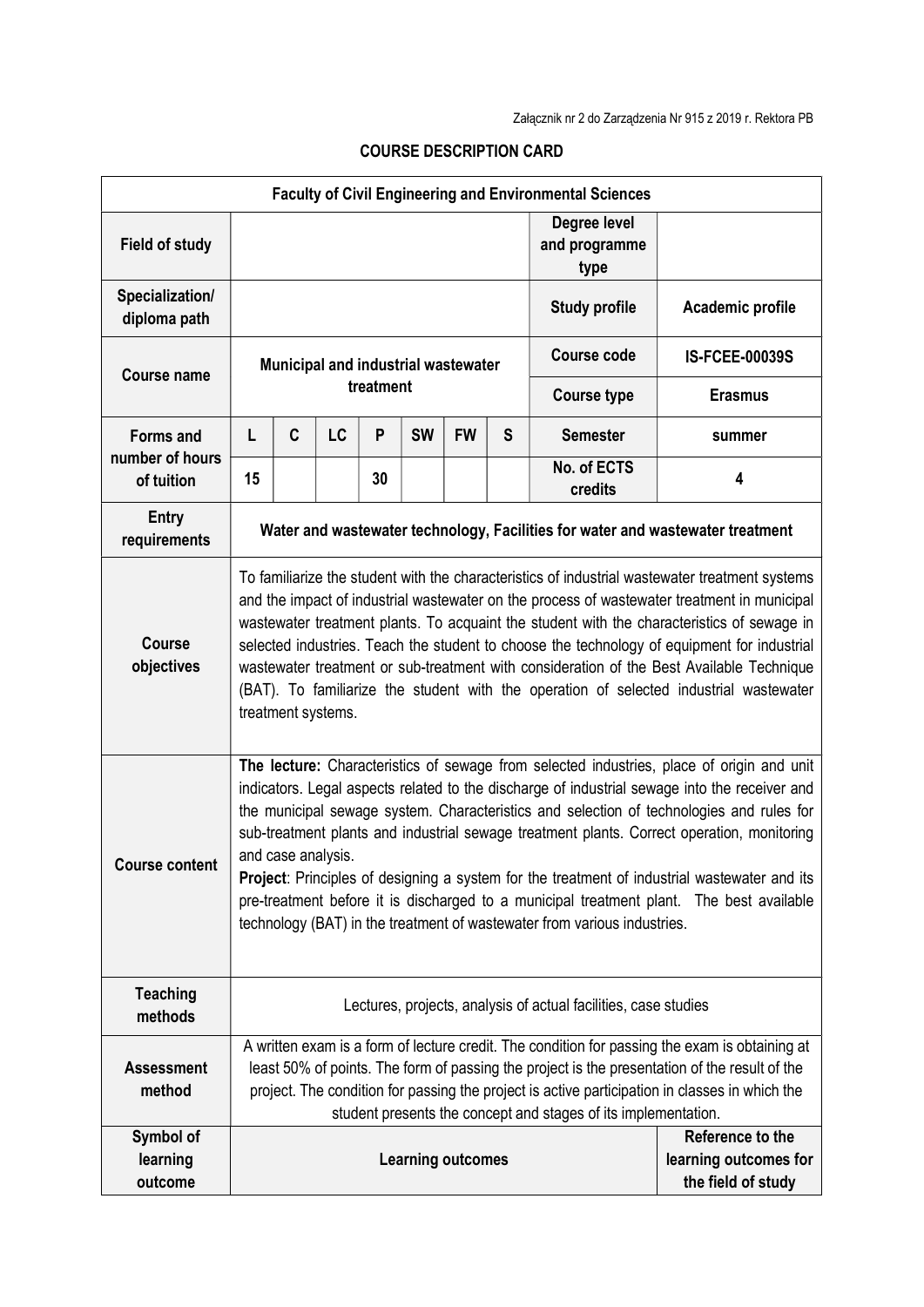| LO1                | The graduate has knowledge and identifies the processes             |                       |                        |  |  |
|--------------------|---------------------------------------------------------------------|-----------------------|------------------------|--|--|
|                    | occurring during the treatment of industrial wastewater             | IS2_W01               |                        |  |  |
| LO <sub>2</sub>    | A graduate knows the construction, functioning and operation of     | $IS2$ W02             |                        |  |  |
|                    | modern facilities and equipment in sewage treatment technology.     |                       |                        |  |  |
| LO <sub>3</sub>    | The graduate knows the latest methods of managing by-products       | IS2_W04               |                        |  |  |
|                    | of industrial wastewater treatment                                  |                       |                        |  |  |
| LO <sub>4</sub>    | The graduate knows the latest developments and technologies in      | $IS2$ W06             |                        |  |  |
|                    | environmental engineering                                           |                       |                        |  |  |
|                    | Graduates can use their knowledge for critical analysis, synthesis, |                       |                        |  |  |
| LO <sub>5</sub>    | creative interpretation and presentation of environmental           | IS2_U02               |                        |  |  |
|                    | engineering issues.                                                 |                       |                        |  |  |
|                    | Graduates can properly select data in order to design systems       |                       |                        |  |  |
| LO <sub>6</sub>    | and technologies in environmental engineering, use scientific,      | <b>IS2 U08</b>        |                        |  |  |
|                    | popular science and industry literature, subject standards, legal   |                       |                        |  |  |
|                    | acts and internet databases.                                        |                       |                        |  |  |
| Symbol of          |                                                                     |                       | Type of tuition during |  |  |
| learning           | Methods of assessing the learning outcomes                          | which the outcome is  |                        |  |  |
| outcome            |                                                                     |                       | assessed               |  |  |
| LO1                | Examination for the lecture, execution and defence of the project   |                       | L                      |  |  |
|                    | Discussion of the project, execution and defence of the project     |                       |                        |  |  |
| LO <sub>2</sub>    |                                                                     |                       | P                      |  |  |
| LO <sub>3</sub>    | Lecture completion exam, discussion of the project                  |                       |                        |  |  |
|                    |                                                                     | L,P<br>L              |                        |  |  |
| LO <sub>4</sub>    | Passing test of the lecture                                         |                       |                        |  |  |
|                    |                                                                     |                       |                        |  |  |
| LO <sub>5</sub>    | Execution and defence of the project, observation of the student    | P                     |                        |  |  |
|                    | in class                                                            |                       |                        |  |  |
| LO <sub>6</sub>    | Execution and defence of the project, observation of the student    | L, P                  |                        |  |  |
|                    | in class                                                            |                       |                        |  |  |
|                    | No. of hours                                                        |                       |                        |  |  |
|                    |                                                                     |                       |                        |  |  |
|                    | Participation in lectures                                           |                       | 15                     |  |  |
|                    | Participation in: auditory exercises + laboratory + design classes  |                       |                        |  |  |
|                    | + specialist laboratory                                             | 30                    |                        |  |  |
|                    |                                                                     |                       |                        |  |  |
|                    | Participation in consultations related to the                       | 5                     |                        |  |  |
| <b>Calculation</b> | exercise/seminar/project                                            | 45                    |                        |  |  |
|                    |                                                                     |                       |                        |  |  |
|                    | Implementation of project tasks (including preparation of           |                       |                        |  |  |
|                    | presentations)                                                      |                       |                        |  |  |
|                    | Preparation for and attendance at the examination/sitting           | 20                    |                        |  |  |
|                    | Preparation for the project credit<br><b>TOTAL:</b>                 | 10                    |                        |  |  |
|                    | 125                                                                 |                       |                        |  |  |
|                    | <b>HOURS</b>                                                        | No. of<br><b>ECTS</b> |                        |  |  |